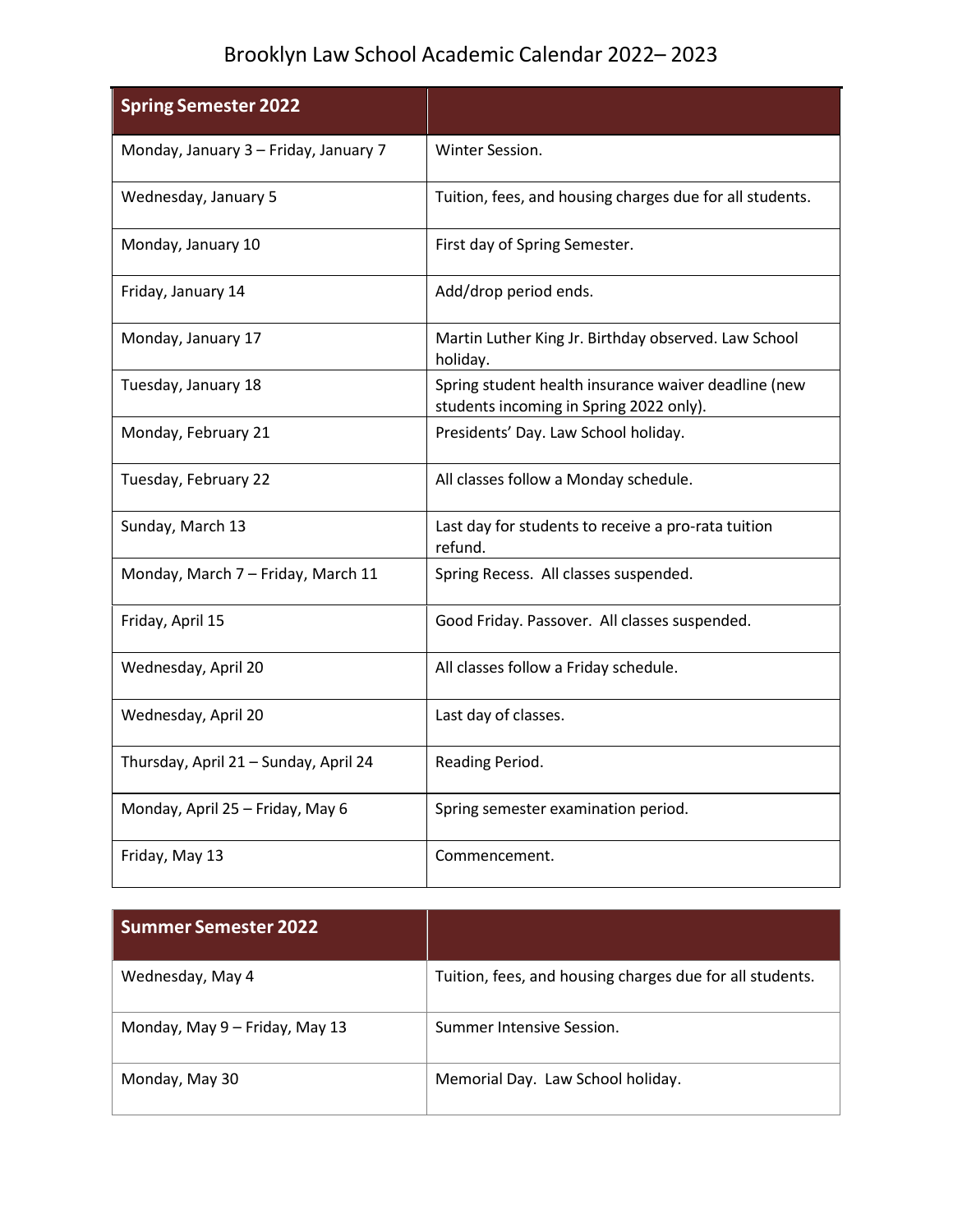## Brooklyn Law School Academic Calendar 2022– 2023

| Tuesday, May 31                      | Summer Session begins.                                                   |
|--------------------------------------|--------------------------------------------------------------------------|
| Tuesday, June 7                      | Add/Drop period ends at 12 noon.                                         |
| Monday, June 20                      | Juneteenth (observed). Law School holiday.                               |
| Wednesday, June 22                   | All classes follow a Monday schedule.                                    |
| Wednesday, June 29                   | Last day for all students to receive a pro-rata tuition<br>refund.       |
| Monday, July 4                       | Independence Day. Law School holiday.                                    |
| Tuesday, July 5                      | All classes follow a Monday schedule.                                    |
| Friday, July 15                      | Tuition, fees, and housing charges due for all new<br>incoming students. |
| Wednesday, July 20                   | Summer Session ends.                                                     |
| Thursday, July 21 - Monday, July 25  | Reading Period.                                                          |
| Tuesday, July 26 - Thursday, July 28 | <b>Summer Session Exams.</b>                                             |

| <b>Fall Semester 2022</b>            |                                                                     |
|--------------------------------------|---------------------------------------------------------------------|
| Monday, August 15                    | Tuition, fees, and housing charges due for Upper Class<br>students. |
| Monday, August 15 - Friday August 19 | Summer Legal Process for JD students.                               |
| Tuesday, August 16                   | Annual Health Insurance Waiver Deadline                             |
| Wednesday, August 18                 | Move-in date for JDs and LLMs.                                      |
| Monday, August 22                    | Orientation for LLM students.                                       |
| Monday, August 22                    | Fundamentals of American Law for LLMs begins.                       |
| Monday, August 22                    | Convocation.                                                        |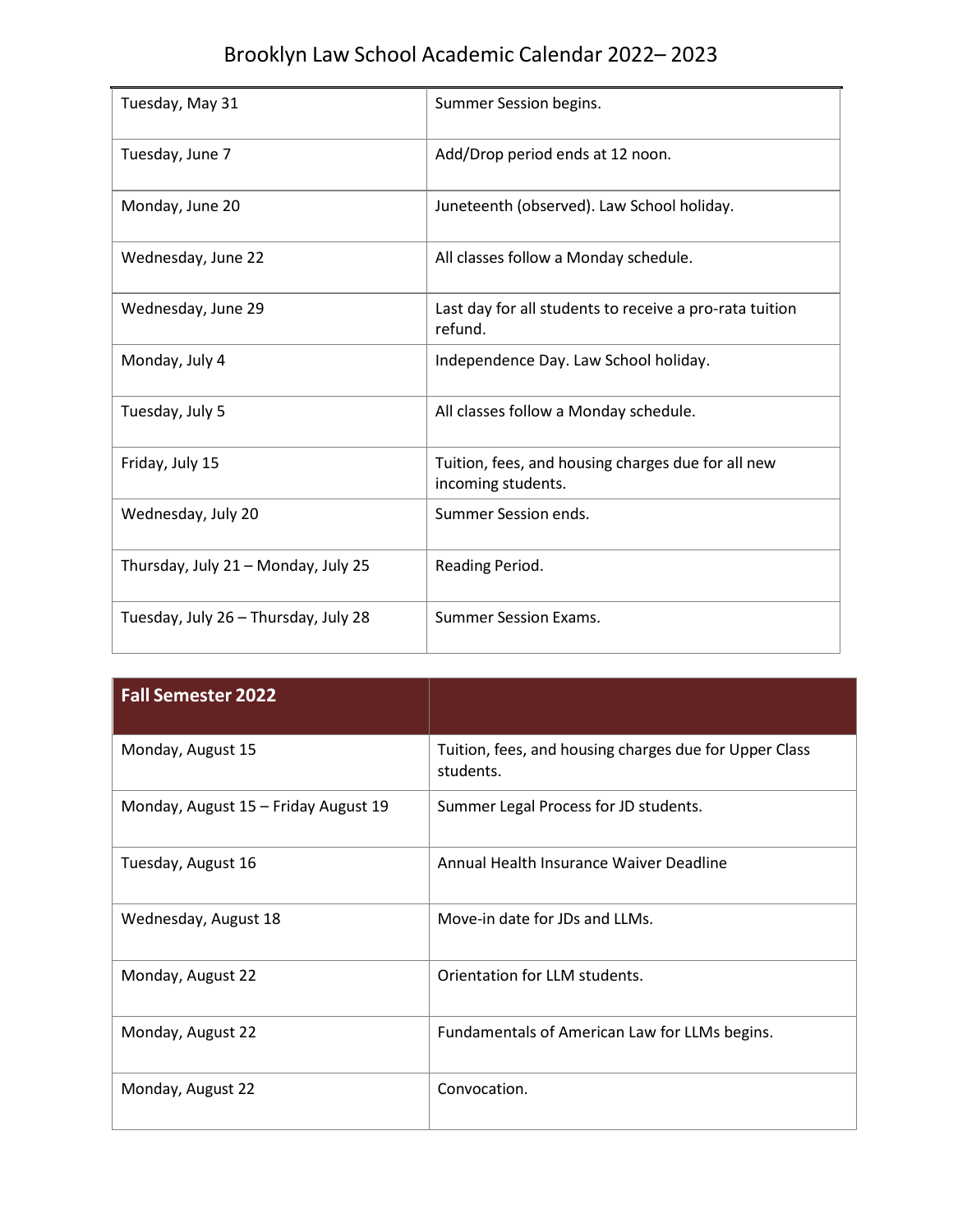| Tuesday, August 23 - Thursday, August 25       | Introduction to the Study of Law for JD students.                             |
|------------------------------------------------|-------------------------------------------------------------------------------|
| Friday, August 26                              | <b>BLS Service Day</b>                                                        |
| Monday, August 29                              | First Day of Fall Semester for Upper Class students.                          |
| Friday, September 2                            | Add/Drop Period Ends                                                          |
| Monday, September 5                            | Labor Day. Law School holiday.                                                |
| Monday, September 26-<br>Tuesday, September 27 | Rosh Hashanah. All classes suspended.                                         |
| Tuesday, October 4-<br>Wednesday, October 5    | Yom Kippur. All classes suspended.                                            |
| Tuesday, October 25                            | Last day for incoming LLM students to receive a pro-rata<br>tuition refund.   |
| Tuesday, October 25                            | Last day for first-year JD students to receive a pro-rata<br>tuition refund.  |
| Friday, October 28                             | Last day for upper-level JD students to receive a pro-rata<br>tuition refund. |
| Wednesday, November 23-<br>Friday, November 25 | Thanksgiving recess. All classes suspended.                                   |
| Wednesday, December 7                          | Last day of classes.                                                          |
| Thursday, December 8-<br>Sunday, December 11   | Reading Period.                                                               |
| Monday, December 12-<br>Thursday, December 22  | Fall semester examination period.                                             |
| Thursday, December 15                          | Winter Session Tuition charges due for all students.                          |
| Friday, December 23-<br>Tuesday, January 3.    | Winter Recess. Law School Holiday.                                            |

| <b>Spring Semester 2023</b>            |                                                          |
|----------------------------------------|----------------------------------------------------------|
| Monday, January 9 - Friday, January 13 | Winter Session.                                          |
| Thursday, January 5                    | Tuition, fees, and housing charges due for all students. |